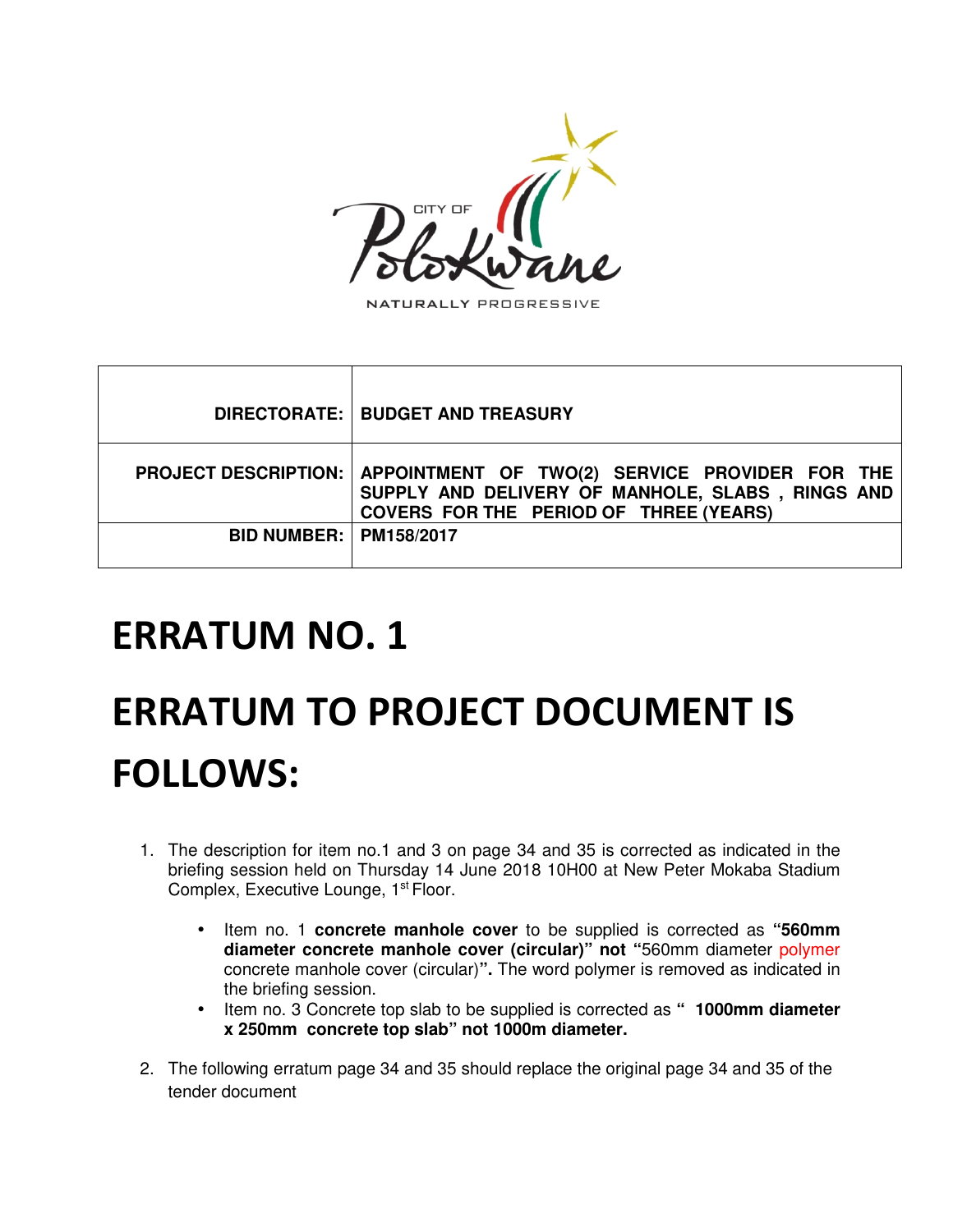## **BID NUMBER: PM158/2017**

# **BID SPECIFICATIONS**

### **ITEMS:**

| lte | Description                                      | Qty              |
|-----|--------------------------------------------------|------------------|
| m   |                                                  |                  |
|     | 560mm diameter concrete manhole cover (circular) | Each/per<br>unit |
| 2   | 1000mm diameter x 250mm concrete manhole rings   | Each/per<br>unit |
| 3   | 1000mm diameter x 250mm concrete top slab        | Each/per<br>unit |